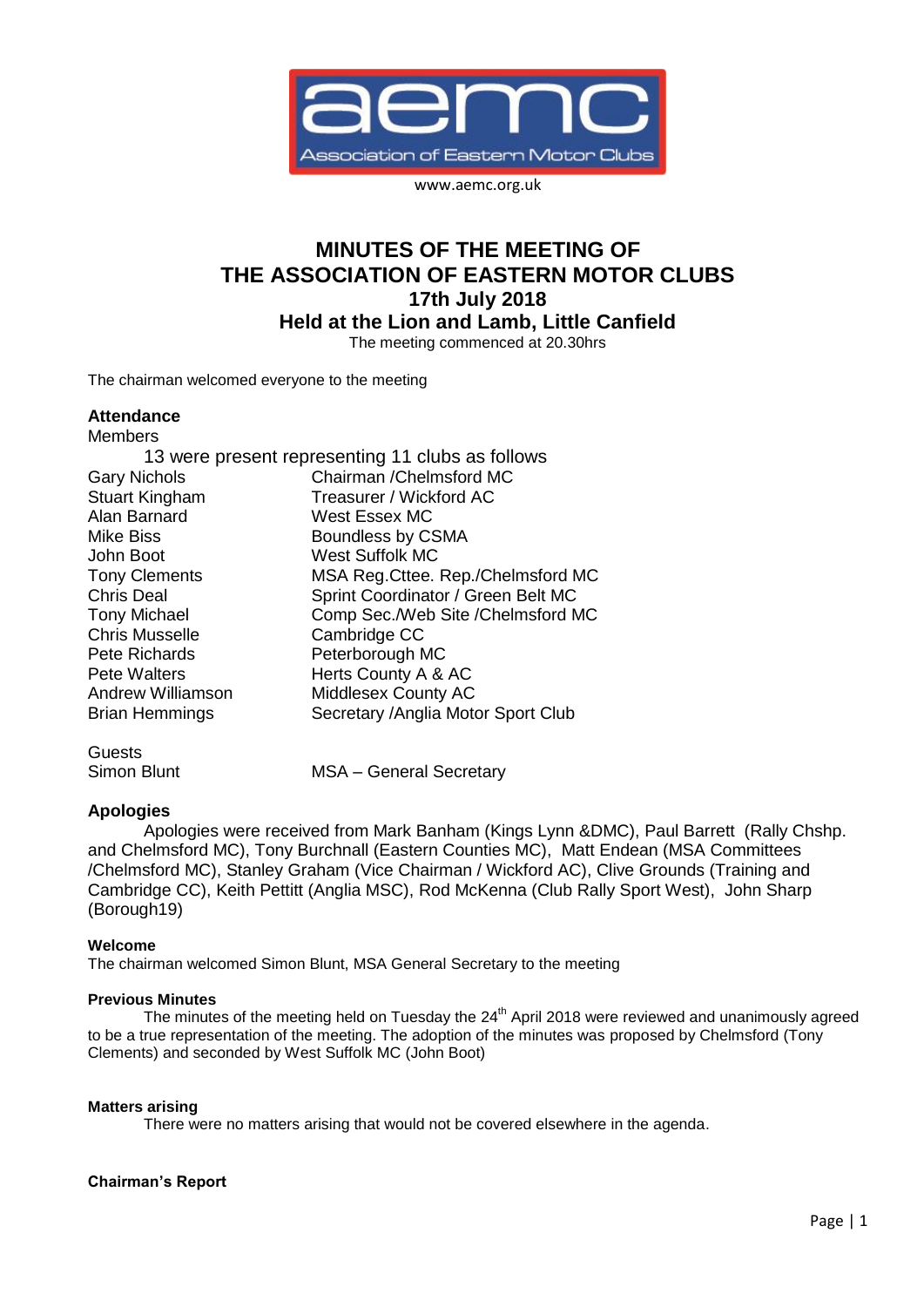The chairman indicated that he had no specific issues that he wanted to raise that wouldn't be covered later in the agenda

# **Treasurers Report**

The treasurer indicated that the current account balance is £11,851. Renewal remains outstanding from 4 clubs. These will continue to be progressed.

Support for inter association teams.

Following discussion the meeting agreed that the financial support agreed at the previous meeting for the AEMC team entry into the stage rally event would apply equally to both AEMC teams at the previously agreed level.

## **Secretary's Report**

**Membership** 

No applications have been received.

# **Correspondence**

Copies of minutes and notices from other associations have been received.

Other correspondence has included copies of the applications to use forestry commission roads within the region and results of the inter- association stage rally and autosolo events

A newsletter from LARA has also been received highlighting the serious challenges facing them in terms of funding and the potential effects on future activities. Recognising these issues the relevance of AEMC continuing as an associate member was raised. Following discussion it was agreed that ongoing membership would be discussed at a future delegates meeting. In order to support this discussion it was agreed that information would be sought on the views of the MSA and other associations. A question to be raised at the next Regional committee.

# **Reports**

# **RDO / Go Motorsport**

The association had been notified that as a result of work pressures , John Conboy had decided not to continue in the role of RDO for the Eastern region. Until a final solution is in place any queries should be directed to Suze Endean at the MSA.

## **Stage Rally Championship**

In his absence the Rally Coordinator had provided a report as follows

"The stage rally championship has passed the half way point and entries are closed at 40. Vince Sillet is leading despite having a very serious accident on the Flying Fortress which curtailed the event - the results were declared final as of the previous stage so his 2nd in class stands. Donington Dukeries August event has replaced the snowed off event in March. Just Wethersfield and Rockingham after that.

The AEMC B team won the inter association event. It seemed that the event was rather under-publicised - even the crews who were there didn't know it was happening. I've raised the issue of lack of publicity with a suggestion that the MSA news letters can be used to publicise these events".

The meeting expressed best wishes for a speedy recovery to Vince Sillett/ Samm Keeley who had been injured on the recent championship round.

# **Sprint Championship**

The championship is now half way through for the year. Although the championship is progressing successfully the trend towards reduced entries has continued. In discussion it was suggested that a lack or reduction in entries from single make and Classic Marques clubs was having an impact. It was agreed that this would be investigated to determine whether there were any actions that could be taken to reverse the trend.

Chris Deal announced that he wished to stand down as Sprint Coordinator for 2019. Although a change would need to be ratified at the AGM it was agreed that the question needed to be addressed earlier in order to provide continuity into next season. Following discussion it was agreed that Pete Walters would take on the role supported by John Sharp for technical aspects along with Stuart Kingham and Chris Deal.

#### **MSA Update**

Simon Blunt provided an update to the meeting by covering his background and role in the MSA, an overview of the initiatives currently underway within the organisation and a few specific "news" items.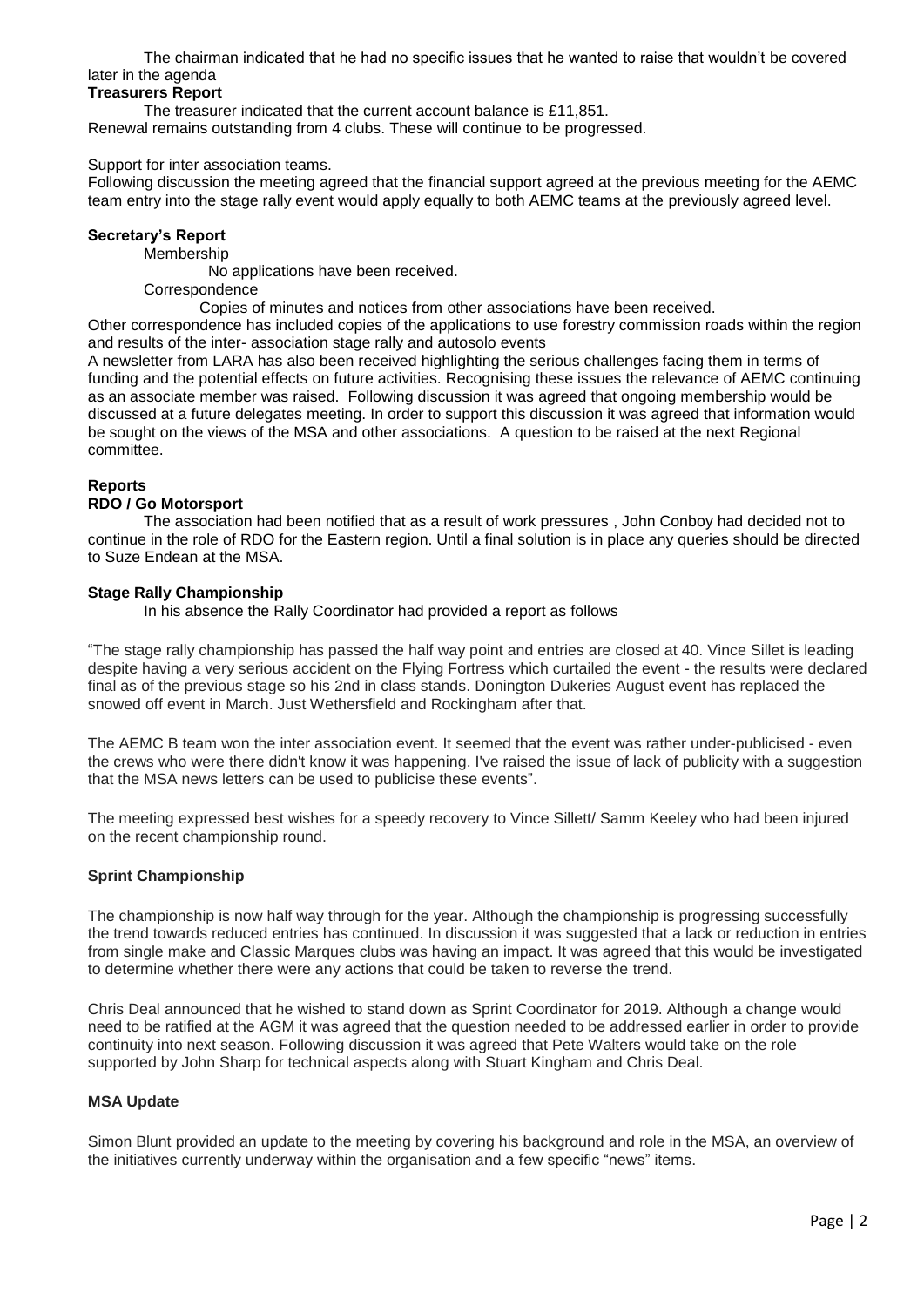A current race competitor Simon indicated that he had taken over the role of MSA General Secretary some four years ago coming from an original background of corporate law within the financial services sector.

He highlighted that the role of General Secretary covers the overall corporate governance and legal aspects of the business while also organisationally covering the sport executives, club administration and the administrative groups.

In reviewing motor sport generally in 2018 it is concerning to note that event and competitor licences are down around 10% and 3.5 % respectively on a year to date basis between 2017 and 2018. Poor weather in the March period is a part reason but it doesn't account for the whole trend. This trend when considered with the current situation where the MSA is principally funded from within by event and licence revenues further underlines the importance of ensuring that the MSA and motor sport evolves to meet the requirements and needs of the future.

Under the guidance of David Richards as the new organisation chairman a significant amount of work is in progress to establish a more proactive, commercial and decision based approach to review and analyse the needs and to establish a model that will be right for the future. A number of working groups have been established working with board members to progress this.

One group is tasked as a priority with reviewing the governance structure with an objective of evolving it from its relatively traditional basis to a model that will meet future needs. It is seen that the future model must embrace the UK Sport Governance model, primarily because this embodies current best practices as adopted by other successful sports e.g yachting and cycling but it would also be an essential step in enabling the possibility of access to external funding support.

A second group is reviewing the critical area of information management and the development/implementation of the CRM system. They are working with a firm objective of launching the system in September this year. Initial launch will cover the renewal and management of competition licences with other developments to follow.

A third group is looking at technical issues both from the perspective of what the future of motor sport might be and also looking at the shorter term to review current rules and practices and ensure that the technical environment is managed appropriately, safely and as far as possible affordably.

Other groups are working in other topic areas including organisational design and training /education and will evolve their thinking in line with the findings of the groups already covered.

In summary there is a significant amount of work currently underway to embrace a more dynamic, customer / competition focused approach which supports the growth and success of motor sport. Of particular relevance to the association is that the chairman's guidance includes recognition of the importance of the role of grass roots, clubs and volunteers within motor sport.

The following specific "news" items were highlighted

The impact of the new GDPR legislation on organisations had been recognised and a sequence of advisory notes issued to try and help clubs understand and embrace the changes. The meeting agreed that the style, format and approach had been very successful and well received.

The closed road legislation is progressively being utilised by more events following the success of the first event in the Eastern region. Discussion are in progress with Scotland to determine how the English legislation could be adopted / introduced "north of the border".

Two vacancies have been announced within the MSA to address what is seen as two key areas. These are for an IT Manager and a Head of Training and Education.

The following questions were raised.

What is the situation with respect to "VNUK"?

Response -. Lobbying to ensure there is no impact on motor sport is continuing. However with the proximity of withdrawal from the EU the threat to UK motor sport is diminishing. Of interest, while previously the UK had been very concerned and the other European ASNs had not shared that concern awareness is growing there and they / the FIA are becoming more active.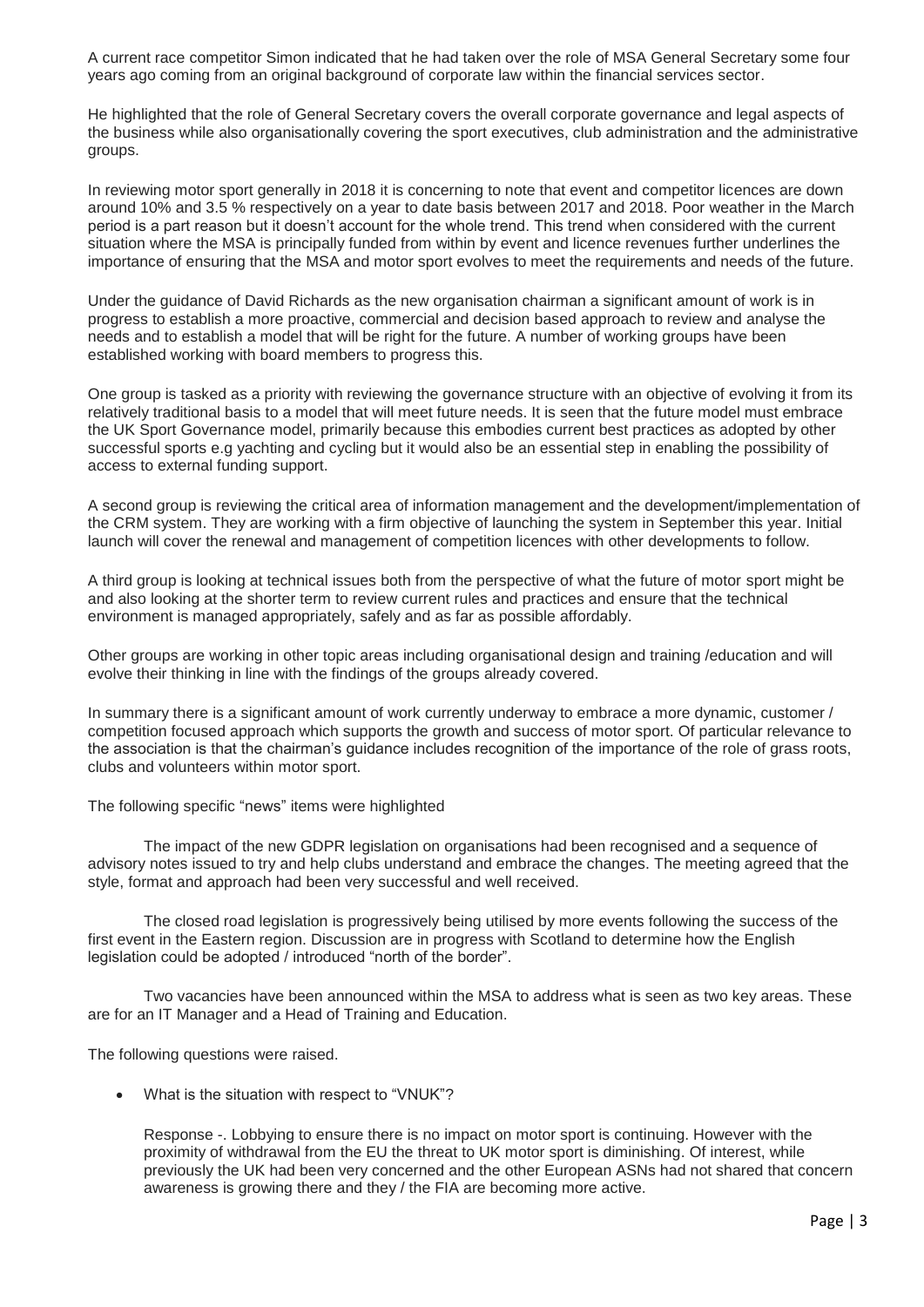A potential scenario is that should the directive become fully embraced within the EU, post Brexit it would not impact UK competitors at home but would, should they choose to compete in Europe where they would need to comply.

 With there being a number of vacancies for RDO's currently does that signal a change in the Go Motorsport approach?

Response - This would need to be answered by Suze Endean. This area is however one which is continually monitored to ensure the programme best fits requirements.

 Have the plans to roll out Safeguarding training been put on hold following the series of courses which were held alongside the club seminars earlier in the year?

Response – A review has been undertaken to make sure that the current policies and approach are completely aligned with the needs of the sport. It will lead to some "tweaks" in the policy. An undertaking was given to follow up and respond with information on what the next moves will be. A series of information releases, similar to the GDPR approach, may be an option to support other training activities.

 As the role that is currently being advertised is for a Head of Training / Education while the role held by Jonathon Day role was as Development Director does this indicate a change in the approach to "Development"?

Response - The term development has a very wide meaning. The role of Head of Training is specifically aimed at the area of providing learning and personal development opportunities to individuals within motor sport and the title is intended to clarify that. The wider picture of development is likely to be embraced within other initiatives.

While historically the MSA has not specifically seen development of the sport as it's remit it is now definitely an agenda item.

#### **MSA Regional Committee**

A report from the previous meeting had been circulated with the last delegates' meetings minutes. There were no follow up questions. The next Regional committee meeting is in mid-August. Clubs were requested to forward any questions they wanted to have raised.

#### **Other Matters**

#### **Training**

Plans for the rally marshals training day in early 2019 are continuing. The chairman indicated that new timing equipment was being purchased for use on stage rallies and suggested that familiarisation with this equipment might be included within the agenda.

It was reported that a meeting had been held of association training officers with a view to sharing information on activities between regions. A number of possible areas for development had been identified including more cross discipline initiatives and greater inter region cooperation. Further meetings will be organised in the future to develop these ideas. The meeting agreed that it was supportive of developments in this direction. A question had been posed to the association with regard to areas covered by association training officers. The meeting unanimously agreed that the current arrangement was preferred where "territories" are primarily aligned with association coverage.

#### **Association Grant Support Scheme**

The draft criteria for the scheme were reviewed. The document and approach was agreed directionally with a few areas of clarification/ change / addition identified.

It was agreed that the document would be updated and circulated to all clubs. Clubs are asked to review the updated document and respond with any areas of concern. The intent is that through a series of